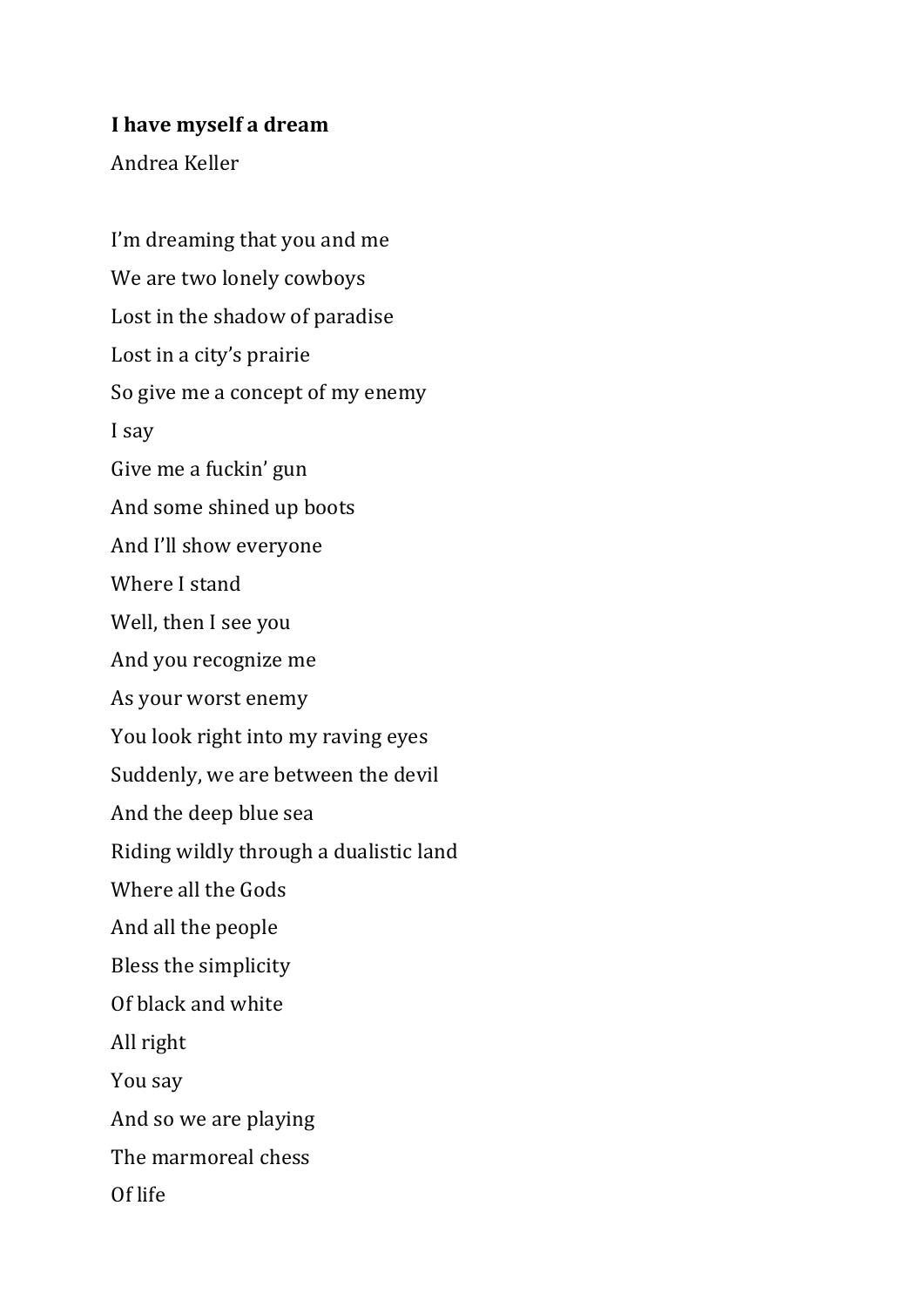Sure

We both lose and win

At the same time

But with broken wings

Being fallen angels

We smell the fire

Of eternal desire

Revenge

In human hell

If I kill what you stand for

If I torture your king and queen

Your farmers and runners

Your horses and your honor

Then I'll be free of reflections

I won't hear your objections

Anymore

I'll finally be able to keep silent myself

Get rid of all these painful voices

Inside of me

That tell me to be wrong in what I do

Burned-in in a deeper understanding

That no borderlines exist

That we are all good and bad boys and girls

At the same time

We are killers and sinners

Creators, spectators

Lonesome Lucky Lukes

We are dead Iames Dean himself

Cause we all are actors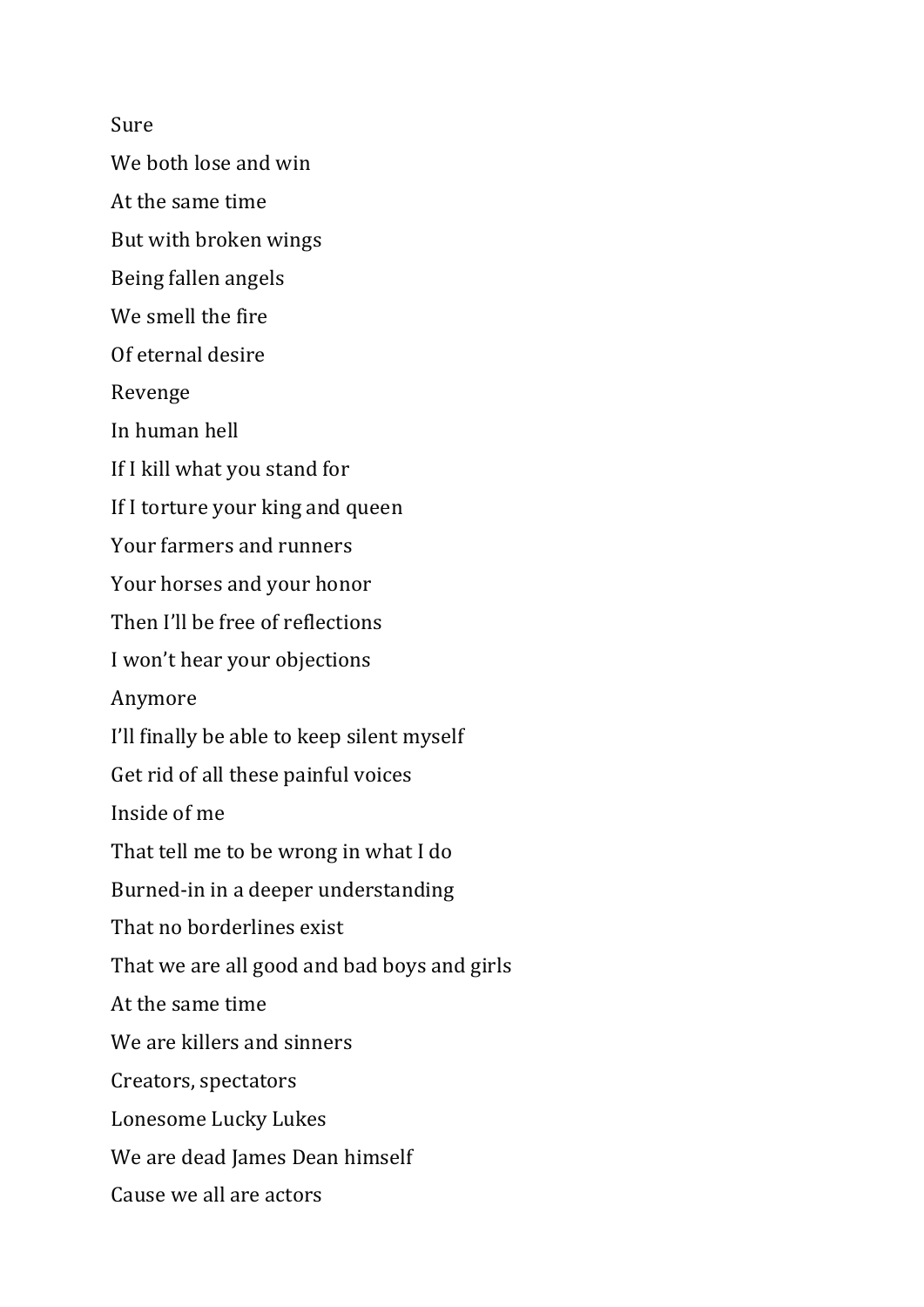Dying every single day on stage For nothing more than fly-by-night attention Somewhere far away from home Somewhere lost in scenarios and fights We do not even understand But we all say and play What someone bigger hast written down for us In our DNA's and scripts of life We are green and naïve We believe to be players To be hand and brain In our dualistic game And nobody and no soul understands That we ourselves are the chessmen Moving from C5 to whatever Never turning into something better But you know what? That's all alright It's just a bad dream And in the end Every single game will be over No clapping hands Anymore No "encore" And manifold drabness Will recover And suck off the contrasts Of artificial sunsets The pure will cure